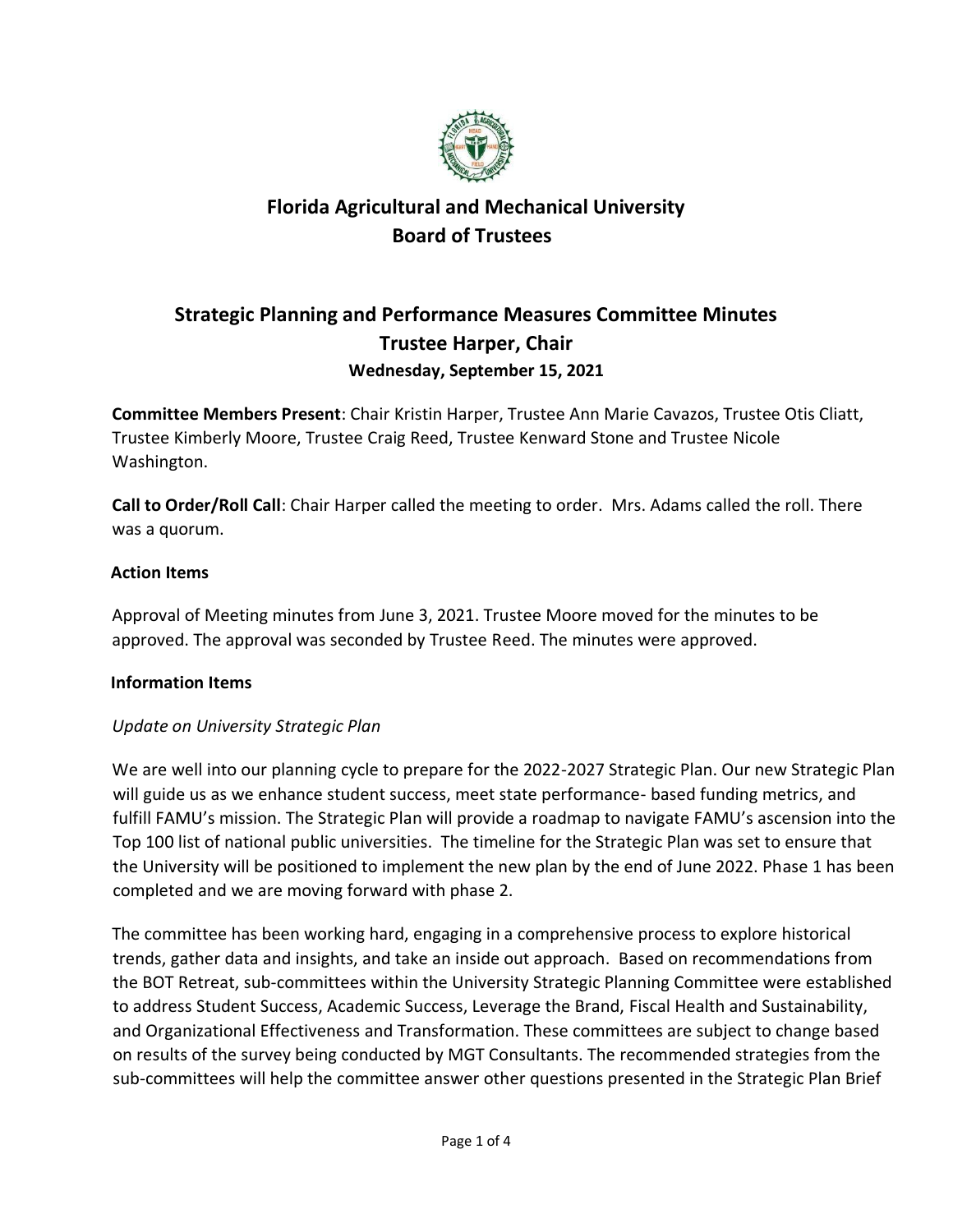

regarding budget, faculty and staff size, facilities master plan and research priorities. During the next board meeting in December each sub-committees' preliminary findings and recommendations will be presented.

It is a critical component of the planning process to get direct input from various FAMU constituents, including faculty and students. A survey has been deployed to collect feedback on current issues, concerns, obstacles and opportunities that FAMU may face now or in the future. This survey will be used further to guide the development of university goals and metrics in the new strategic plan. The survey will close on September 19, 2021.

Timeline, Milestones and Deliverables for each phase are shown of what will be accomplished from March 2021- June 2022.

### **Phase 1 – beginning March 2021- August 2021**

- o Project kickoff
- $\circ$  Landscape assessment- Review of the 2017-2022 Strategic Plan and data gathering/analysis
- o Engage the Chancellor, Board of Governors and other key stakeholders to review the Strategic Plans priorities and understand what role socioeconomics play in student outcomes
- o Conduct SWOT Analysis
- o Present landscape assessment during BOT retreat; align on Phase 2 priorities

### **Phase 2 — September 2021- February 2022**

- o Align talent for Phase 2
- $\circ$  Gather quantitative and qualitative insights via data analysis and stakeholder engagement to address project scope
- $\circ$  Sub-committees present insights, conclusions, points of discussion, preliminary strategic plan recommendations and budget scenarios/implications to Dr. Robinson and Trustee Harper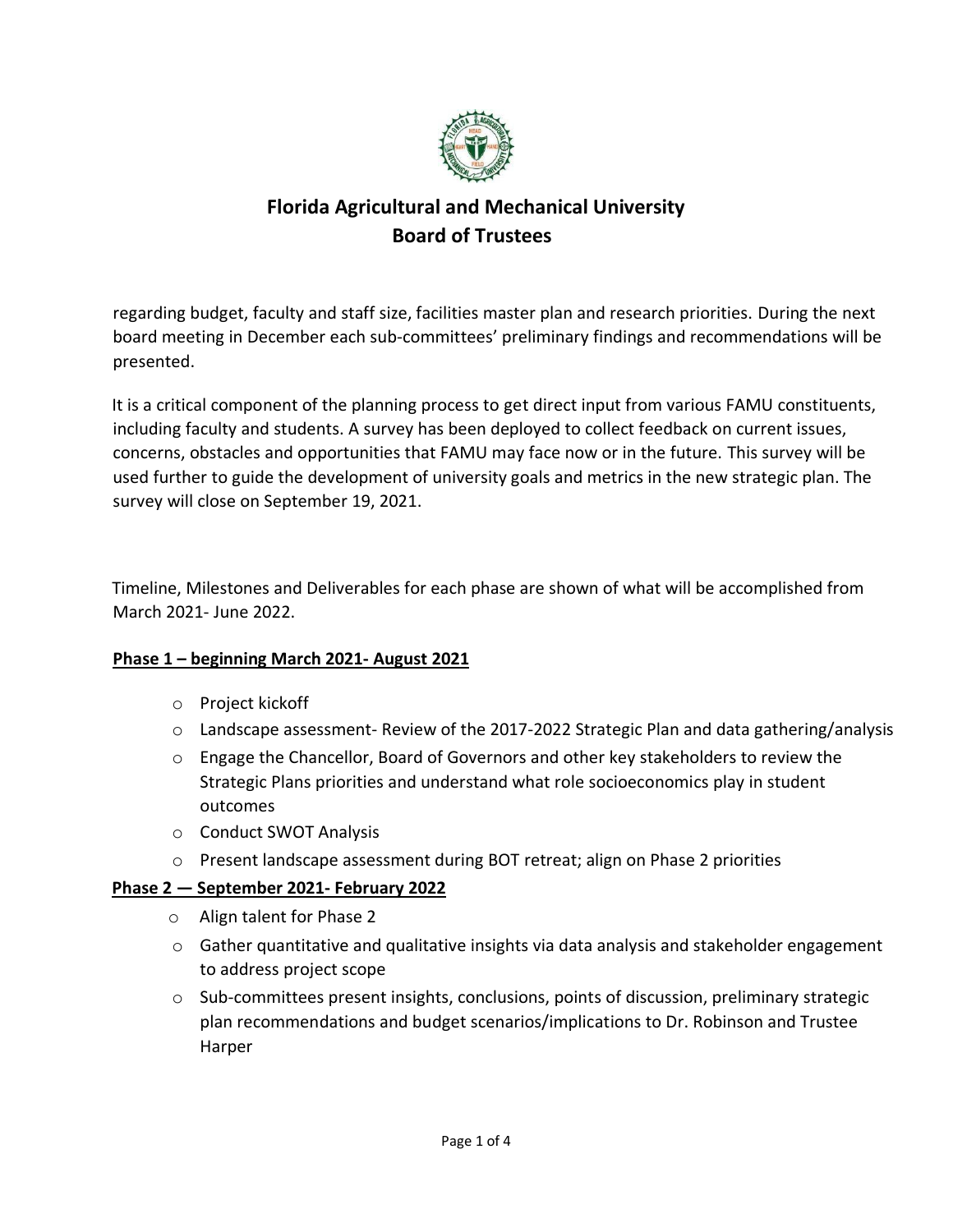

o Present preliminary insights, conclusions, strategic plan and budget implications to **BOT** 

- o Refine strategic plan based on BOT feedback
- o Reassess and optimize, vision and brand if necessary
- o Present revised strategic plan recommendations and budget scenarios/implications to Dr. Robinson and Trustee Harper
- o Share revised Strategic Plan and budget implications to BOT

#### **Phase 3 — March 2022- June 2022**

- o Stakeholder awareness and engagement
- $\circ$  Optimize strategic plan, gather and analyze additional data, write narrative and establish metrics/KPIs
- o Finalize strategic plan and KPIs base on BOT and stakeholder feedback
- o Present final FAMU Strategic Plan 2023-27 to BOT for approval
- o Present final FAMU Strategic Plan 2023-27 to BOG for approval
- o Socialize final, approved FAMU Strategic Plan 2023-27 with key stakeholders

#### **Discussion**

• Trustee Dubose asked where does the pipeline fall in the new plan regarding black males and their recruitment to the university. Response: Trustee Harper informed Trustee Dubose that the Student Success subcommittee will focus on developing the Pipeline and enhancing Strategic Partnerships and Admissions Criteria to increase enrollment among diverse student archetypes. AVP McMurray added that this sub-committee is being led by Dr. Lewis Johnson, Associate Provost for Student Success and Strategic Initiatives and Teri Little- Berry, Associate Vice President for Enrollment Management and Student Success.